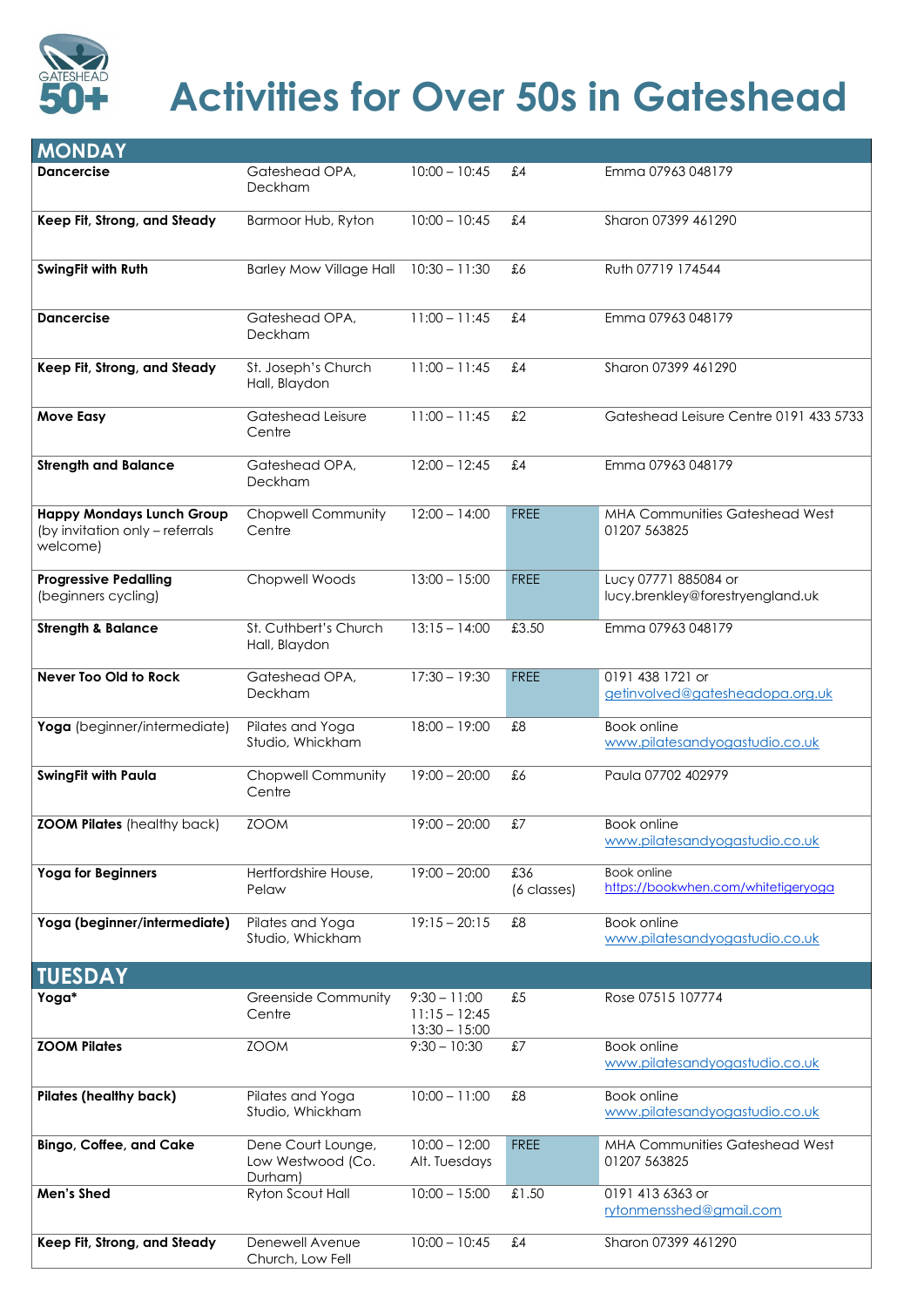| Tai Chi*                                   | Gateshead OPA,                                          | $10:30 - 11:30$                       | £4                        | Dave 07909 715202                                        |
|--------------------------------------------|---------------------------------------------------------|---------------------------------------|---------------------------|----------------------------------------------------------|
| <b>Exercise with Alex</b>                  | Deckham<br><b>William Morris Avenue</b>                 | $11:45 - 12:45$<br>$11:00 - 11:30$    | £3                        | <b>MHA Communities Gateshead West</b>                    |
|                                            | Communal Lounge,<br>Highfield                           |                                       |                           | 01207 563825                                             |
| <b>Move Easy</b>                           | <b>Heworth Leisure Centre</b>                           | $11:00 - 11:45$                       | £2                        | Heworth Leisure Centre 0191 433 5715                     |
|                                            |                                                         |                                       |                           |                                                          |
| <b>Social Group</b>                        | Blaydon Youth and                                       | $11:00 - 13:00$                       | <b>FREE</b>               | BYCC 0191 414 7849                                       |
|                                            | <b>Community Centre</b>                                 |                                       |                           |                                                          |
| <b>Move Easy</b>                           | <b>Dunston Leisure Centre</b>                           | $11:30 - 12:15$                       | £2                        | Dunston Leisure Centre 0191 433 5757                     |
| <b>Crafts Group</b>                        | <b>Blaydon Youth and</b>                                | $12:00 - 15:00$                       | £3                        | BYCC 0191 414 7849                                       |
|                                            | <b>Community Centre</b>                                 |                                       |                           |                                                          |
| Keep Fit, Strong, and Steady               | Springwell Village Hall                                 | $11:45 - 12:30$                       | £4                        | Phil 07500 059670                                        |
| <b>Gateshead 50+ Singing Group</b>         | Gateshead OPA,                                          | $13:00 - 14:30$                       | <b>FREE</b>               | 0191 438 1721 or                                         |
|                                            | Deckham                                                 |                                       |                           | getinvolved@gatesheadopa.org.uk                          |
| <b>Sequence Tea Dance</b>                  | Dunston Activity Centre 13:00 - 15:00                   |                                       | £3.50                     | Julie 07963 000151                                       |
| <b>Gentle Exercise</b>                     | <b>Chopwell Woods</b>                                   | $13:15 - 14:00$                       | <b>FREE</b>               | Lucy 07771 885084 or<br>lucy.brenkley@forestryengland.uk |
| Tai Chi*                                   | St. Paul's Church Hall,<br>Winlaton                     | $14:00 - 15:00$                       | £4 indoors<br>£3 outdoors | Dave 07909 715202                                        |
| <b>Ukulele Group</b>                       | Gateshead OPA,<br>Deckham                               | $14:45 - 15:45$                       | £4                        | 0191 438 1721 or<br>getinvolved@gatesheadopa.org.uk      |
| <b>Shimmy Camp</b>                         | St. Mary's Church Hall,                                 | $18:00 - 18:45$                       | £5                        | www.faridadance.com/our-events                           |
|                                            | Heworth                                                 |                                       |                           |                                                          |
| Tai Chi & Qi Gong                          | <b>Whickham Community</b><br>Centre                     | $18:30 - 19:30$                       | £5                        | Sandra 07855 157955 or<br>sandramountjoy@hotmail.co.uk   |
| <b>Pilates (mat)</b>                       | <b>ZOOM</b> and Pilates and<br>Yoga Studio,<br>Whickham | $19:00 - 20:00$                       | £7 ZOOM<br>£8 studio      | <b>Book online</b><br>www.pilatesandyogastudio.co.uk     |
| <b>Scottish Country Dancing</b>            | St Alban's Church Hall,<br><b>Windy Nook</b>            | $19:30 - 21:30$                       | £4                        | Sylvia 07773 423765                                      |
| <b>WEDNESDAY</b>                           |                                                         |                                       |                           |                                                          |
| Yoga*                                      | <b>Greenside Community</b>                              | $9:30 - 11:00$                        | £5                        | Rose 07515 107774                                        |
|                                            | Centre                                                  |                                       |                           |                                                          |
| <b>Pilates (mat)</b>                       | <b>ZOOM</b> and Pilates and<br>Yoga Studio,<br>Whickham | $10:00 - 11:00$                       | £7 ZOOM<br>£8 studio      | <b>Book online</b><br>www.pilatesandyogastudio.co.uk     |
| Keep Fit, Strong, and Steady               | St. Joseph's Church<br>Hall, Blaydon                    | $10:00 - 10:45$                       | £4                        | Sharon 07399 461290                                      |
| <b>Evergreens (woodland</b><br>activities) | Chopwell Woods                                          | 0:00 meet<br>Alt.<br>Wednesdays       | <b>FREE</b>               | Lucy 07771 885084 or<br>lucy.brenkley@forestryengland.uk |
| <b>Deckham Social Group</b>                | Gateshead OPA,<br>Deckham                               | $10:30 - 12:30$<br>Alt.<br>Wednesdays | £2                        | 0191 438 1721 or<br>getinvolved@gatesheadopa.org.uk      |
| <b>Computer Support Drop-In</b>            | <b>Dunston Activity Centre</b>                          | $10:30 - 13:30$                       | <b>FREE</b>               | 0191 425 2222 (booking not necessary)                    |
| <b>Tai Chi</b>                             | <b>Dunston Activity Centre</b>                          | $10:00 - 11:00$<br>$11:00 - 12:00$    | £3                        | Dave 07909 715202                                        |
| <b>Geordie Online Variety Show</b>         | <b>ZOOM</b>                                             | $11:00 - 11:40$                       | <b>FREE</b>               | <b>MHA Communities Gateshead West</b><br>01207 563825    |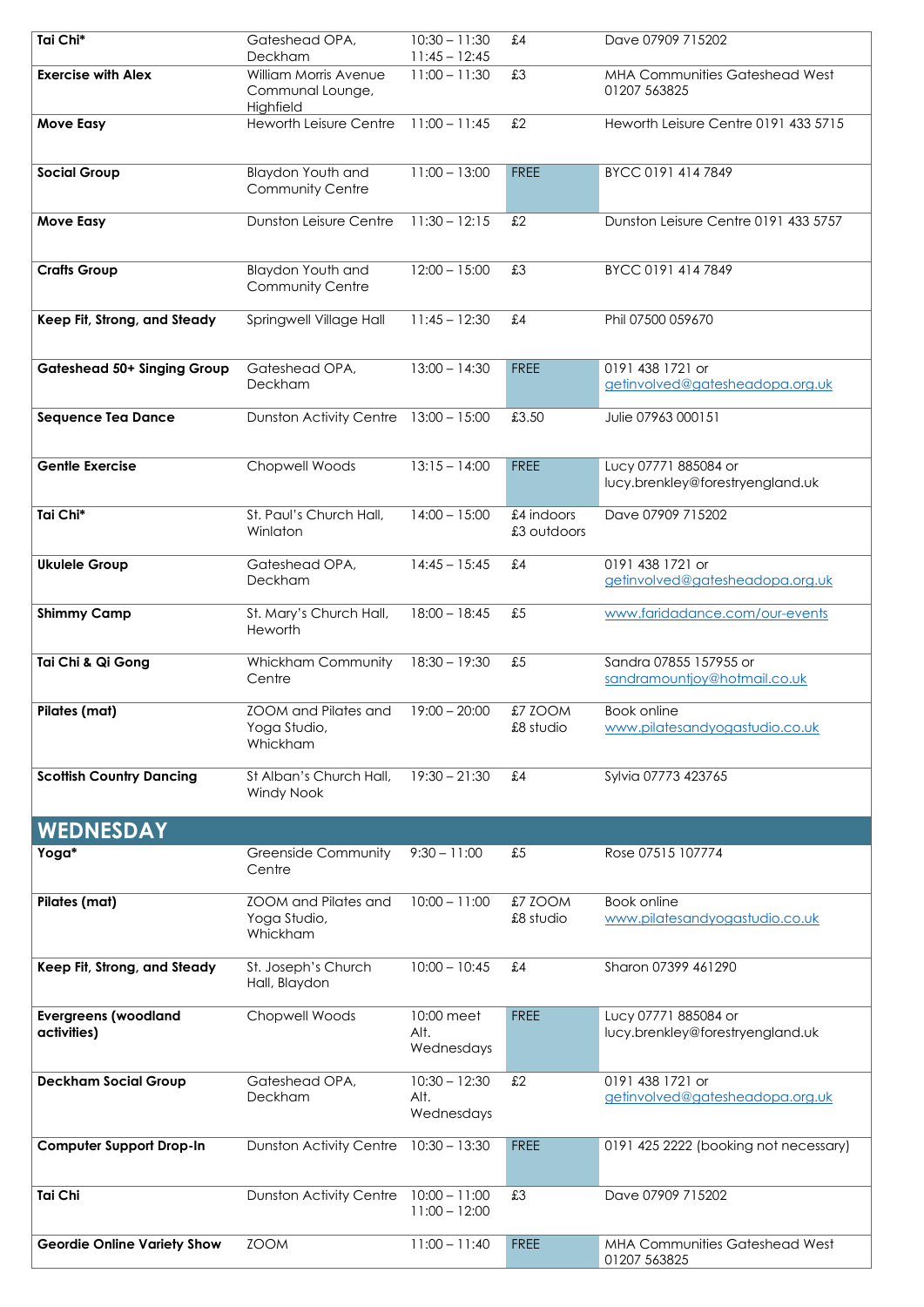| <b>Move Easy</b>             | <b>Birtley Leisure Centre</b>                           | $11:00 - 11:45$                  | £2                   | Birtley Leisure Centre 0191 433 5797                     |
|------------------------------|---------------------------------------------------------|----------------------------------|----------------------|----------------------------------------------------------|
| <b>Move Easy</b>             | <b>Blaydon Leisure Centre</b>                           | $11:00 - 11:45$                  | £2                   | Blaydon Leisure Centre 0191 433 5770                     |
| <b>Strength and Balance</b>  | Gateshead OPA,<br><b>Deckham</b>                        | $11:30 - 12:15$                  | £4                   | Emma 07963 048179                                        |
| <b>Dancercise</b>            | Gateshead OPA,<br><b>Deckham</b>                        | $12:30 - 13:15$                  | £4                   | Emma 07963 048179                                        |
| Keep Fit, Strong, and Steady | <b>Dunston Activity Centre</b>                          | $12:30 - 13:15$                  | £4                   | Sharon 07399 461290                                      |
| <b>Line Dancing</b>          | <b>Birtley Community</b><br>Centre                      | $13:00 - 14:30$                  | £3                   | Birtley CC 0191 410 2343                                 |
| <b>Health Walk</b>           | Chopwell Woods                                          | 13:00 meet                       | <b>FREE</b>          | Lucy 07771 885084 or<br>lucy.brenkley@forestryengland.uk |
| <b>Pilates (mat)</b>         | Gateshead OPA,<br>Deckham                               | $13:30 - 14:15$                  | £4                   | Emma 07963 048179                                        |
| Yoga*                        | <b>Greenside Community</b><br>Centre                    | $13:30 - 14:30$                  | £5                   | Rose 07515 107774                                        |
| <b>Sequence Tea Dance</b>    | <b>Barley Mow Village</b><br>Hall, Birtley              | $13:30 - 16:00$                  | £3                   | Julie 07963 000151                                       |
| <b>Archery Club</b>          | <b>Chopwell Woods</b>                                   | 14:00 meet<br>Alt.<br>Wednesdays | <b>FREE</b>          | Lucy 07771 885084 or<br>lucy.brenkley@forestryengland.uk |
| <b>Nordic Walking</b>        | <b>Chopwell Woods</b>                                   | 18:00 meet                       | <b>FREE</b>          | Lucy 07771 885084 or<br>lucy.brenkley@forestryengland.uk |
| <b>Hot Yoga</b>              | Pilates and Yoga<br>Studio, Whickham                    | $18:00 - 19:00$                  | £8                   | <b>Book online</b><br>www.pilatesandyogastudio.co.uk     |
| <b>Hot Yoga</b>              | Pilates and Yoga<br>Studio, Whickham                    | $19:15 - 20:15$                  | £8                   | <b>Book online</b><br>www.pilatesandyogastudio.co.uk     |
| <b>THURSDAY</b>              |                                                         |                                  |                      |                                                          |
| <b>ZOOM Pilates (mat)</b>    | <b>ZOOM</b>                                             | $6:30 - 7:30$                    | £8                   | <b>Book online</b><br>www.pilatesandyogastudio.co.uk     |
| Yoga*                        | <b>Greenside Community</b><br>Centre                    | $9:15 - 10:45$                   | £5                   | Rose 07515 107774                                        |
| <b>Pilates (small props)</b> | <b>ZOOM</b> and Pilates and<br>Yoga Studio,<br>Whickham | $9:30 - 10:30$                   | £7 ZOOM<br>£8 studio | <b>Book online</b><br>www.pilatesandyogastudio.co.uk     |
| <b>Walking Rugby</b>         | <b>Blaydon Rugby Club</b><br>(artificial grass pitch)   | $10:00 - 11:30$                  | <b>FREE</b>          | Blaydon RFC 0191 4200505                                 |
| <b>Men's Shed</b>            | Ryton Scout Hut                                         | $10:00 - 15:00$                  | £1.50                | 0191 413 6363 or                                         |

## [rytonmensshed@gmail.com](mailto:rytonmensshed@gmail.com)

| <b>Art Group</b>                              | Gateshead OPA,<br><b>Deckham</b>       | $10:30 - 12:30$<br>Alt. Thursdays | <b>FREE</b> | 0191 438 1721 or<br>getinvolved@gatesheadopa.org.uk |
|-----------------------------------------------|----------------------------------------|-----------------------------------|-------------|-----------------------------------------------------|
| <b>NEFirst Credit Union PayPoint</b>          | Gateshead OPA,<br><b>Deckham</b>       | $10:30 - 12:30$<br>Alt. Thursdays | <b>FREE</b> | 0191 438 1721 or<br>getinvolved@gatesheadopa.org.uk |
| <b>Craft Group (bring your own</b><br>crafts) | Gateshead OPA,<br><b>Deckham</b>       | $10:30 - 12:30$                   | £2          | 0191 438 1721 or<br>getinvolved@gatesheadopa.org.uk |
| <b>Strength and Balance</b>                   | Fellside Methodist<br>Church, Whickham | $10:30 - 11:15$                   | f.4         | Emma 07963 048179                                   |
| <b>Move Easy</b>                              | <b>Heworth Leisure Centre</b>          | $10:30 - 11:15$                   | £2          | Heworth Leisure Centre 0191 433 5715                |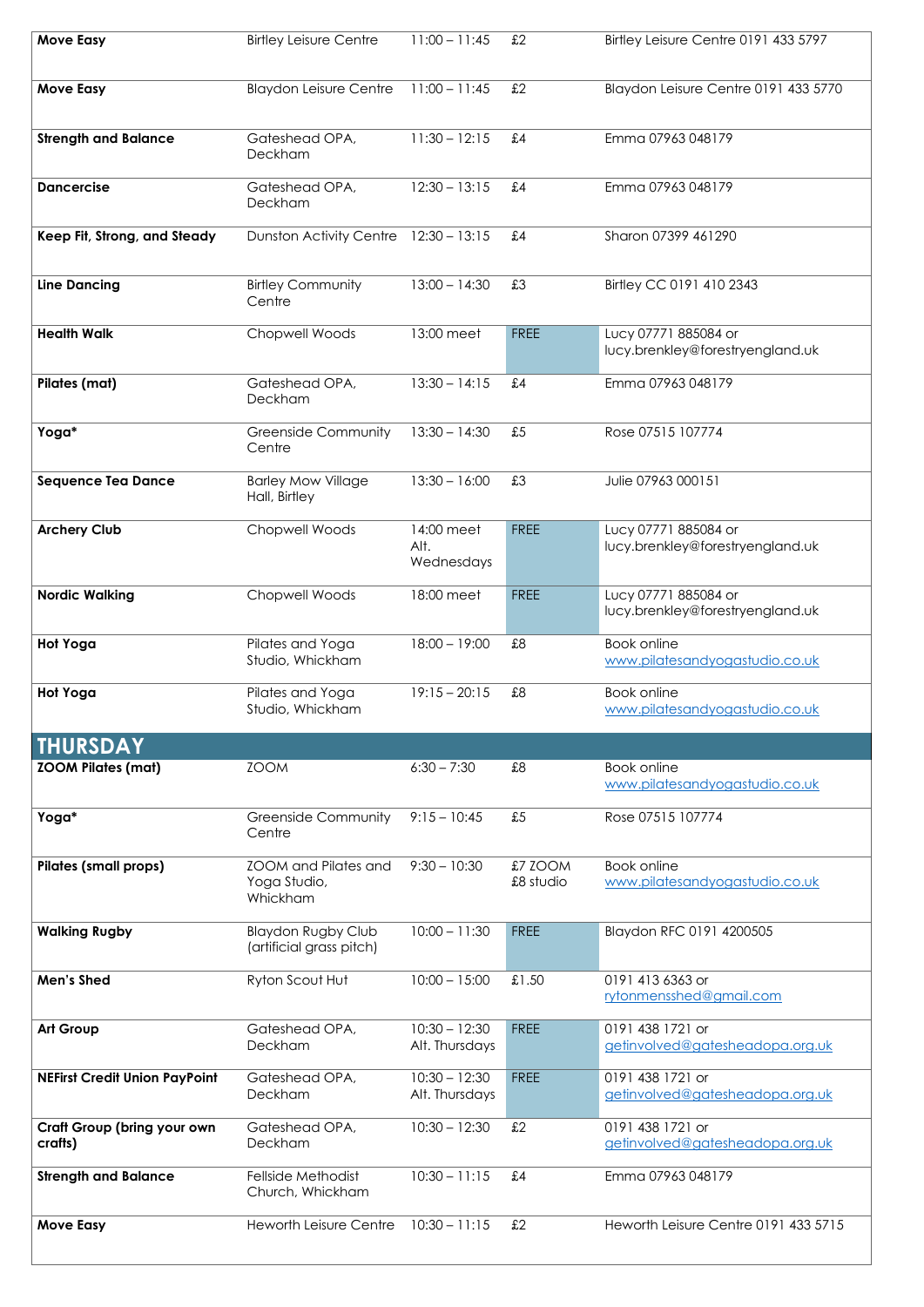| Love to Move Dementia-<br>friendly Seated Exercise (all<br>welcome) | Strathmore Road<br>Methodist Church,<br><b>Rowlands Gill</b>           | $10:45 - 11:30$                    | <b>FREE</b>                                            | <b>MHA Communities Gateshead West</b><br>01207 563825  |
|---------------------------------------------------------------------|------------------------------------------------------------------------|------------------------------------|--------------------------------------------------------|--------------------------------------------------------|
| <b>ZOOM Yoga*</b>                                                   | <b>ZOOM</b>                                                            | $11:00 - 12:00$                    | £5                                                     | Rose 07515 107774                                      |
| Keep Fit, Strong, and Steady                                        | Denewell Avenue<br>Church, Low Fell                                    | $11:00 - 11:45$                    | £4                                                     | Sharon 07399 461290                                    |
| <b>Walk and Talk</b>                                                | <b>Blaydon Youth and</b><br><b>Community Centre</b>                    | 11:00 meet                         | <b>FREE</b>                                            | BYCC 0191 414 7849                                     |
| <b>Indoor Walking Football</b>                                      | <b>Birtley Leisure Centre</b>                                          | $11:00 - 12:00$                    | <b>FREE</b>                                            | steven@gfc-foundation.org.uk                           |
| <b>Move Easy</b>                                                    | <b>Dunston Leisure Centre</b>                                          | $11:30 - 12:15$                    | £2                                                     | Dunston Leisure Centre 0191 433 5757                   |
| <b>Rowlands Gill Lunch Group</b>                                    | <b>Strathmore Road</b><br>Methodist Church,<br><b>Rowlands Gill</b>    | $12:00 - 14:00$                    | £5                                                     | <b>MHA Communities Gateshead West</b><br>01207 563825  |
| <b>Dancercise</b>                                                   | Barmoor Hub, Ryton                                                     | $12:30 - 13:15$                    | £4                                                     | Emma 07963 048179                                      |
| <b>Gentle Circuits</b>                                              | St. Chad's Community<br>Project, Bensham                               | $13:00 - 13:45$                    | <b>FREE</b><br>through<br>$14/7$ , £2.50<br>thereafter | Leanne 07908 764555                                    |
| Gentle Yoga*                                                        | Gateshead OPA,<br>Deckham                                              | $13:30 - 14:30$                    | <b>FREE</b>                                            | Rose 07515 107774                                      |
| <b>Stretch &amp; Flex Yoga</b>                                      | <b>Blaydon Youth and</b><br><b>Community Centre</b>                    | $18:00 - 19:00$                    | <b>FREE</b><br>through 7/7,<br>£5<br>thereafter        | BYCC 0191 414 7849                                     |
| <b>ZOOM Pilates (mat)</b>                                           | <b>ZOOM</b>                                                            | $18:00 - 19:00$                    | £7                                                     | <b>Book online</b><br>www.pilatesandyogastudio.co.uk   |
| <b>Yin Yoga</b>                                                     | Pilates and Yoga<br>Studio, Whickham                                   | $18:00 - 19:00$                    | £8                                                     | <b>Book online</b><br>www.pilatesandyogastudio.co.uk   |
| Yoga*                                                               | <b>Greenside Community</b><br>Centre                                   | $18:30 - 20:00$                    | £5                                                     | Rose 07515 107774                                      |
| <b>Yoga Flow</b>                                                    | Pilates and Yoga<br>Studio, Whickham                                   | $19:15 - 20:15$                    | £8                                                     | <b>Book online</b><br>www.pilatesandyogastudio.co.uk   |
| <b>FRIDAY</b>                                                       |                                                                        |                                    |                                                        |                                                        |
| <b>Monthly Coach Trip</b>                                           | Various including the<br>coast, Carlisle, historic<br>properties, etc. | All day                            | Various                                                | <b>MHA Communities Gateshead West</b><br>01207 563825  |
| <b>ZOOM Active at Home</b>                                          | <b>ZOOM</b>                                                            | $9:30 - 10:15$                     | <b>FREE</b>                                            | 0191 438 1721 or<br>getinvolved@gatesheadopa.org.uk    |
| <b>SwingFit with Paula</b>                                          | St. Joseph's<br>Community Centre,<br>Blaydon                           | $9:30 - 10:30$                     | £6                                                     | Paula 07702 402979                                     |
| Keep Fit, Strong, and Steady                                        | Barmoor Hub, Ryton                                                     | $10:00 - 10:45$                    | £4                                                     | Sharon 07399 461290                                    |
| Gentle Yoga*                                                        | The Winlaton Centre                                                    | $10:00 - 11:00$                    | £5                                                     | Rose 07515 107774                                      |
| <b>Walking Football</b>                                             | Gateshead OPA,<br>Deckham                                              | $10:00 - 10:45$<br>$11:00 - 11:45$ | <b>FREE</b>                                            | 0191 438 1721 or<br>getinvolved@gatesheadopa.org.uk    |
| Tai Chi & Qi Gong                                                   | Marley Hill Community<br>Centre                                        | $11:00 - 12:00$                    | £5                                                     | Sandra 07855 157955 or<br>sandramountjoy@hotmail.co.uk |